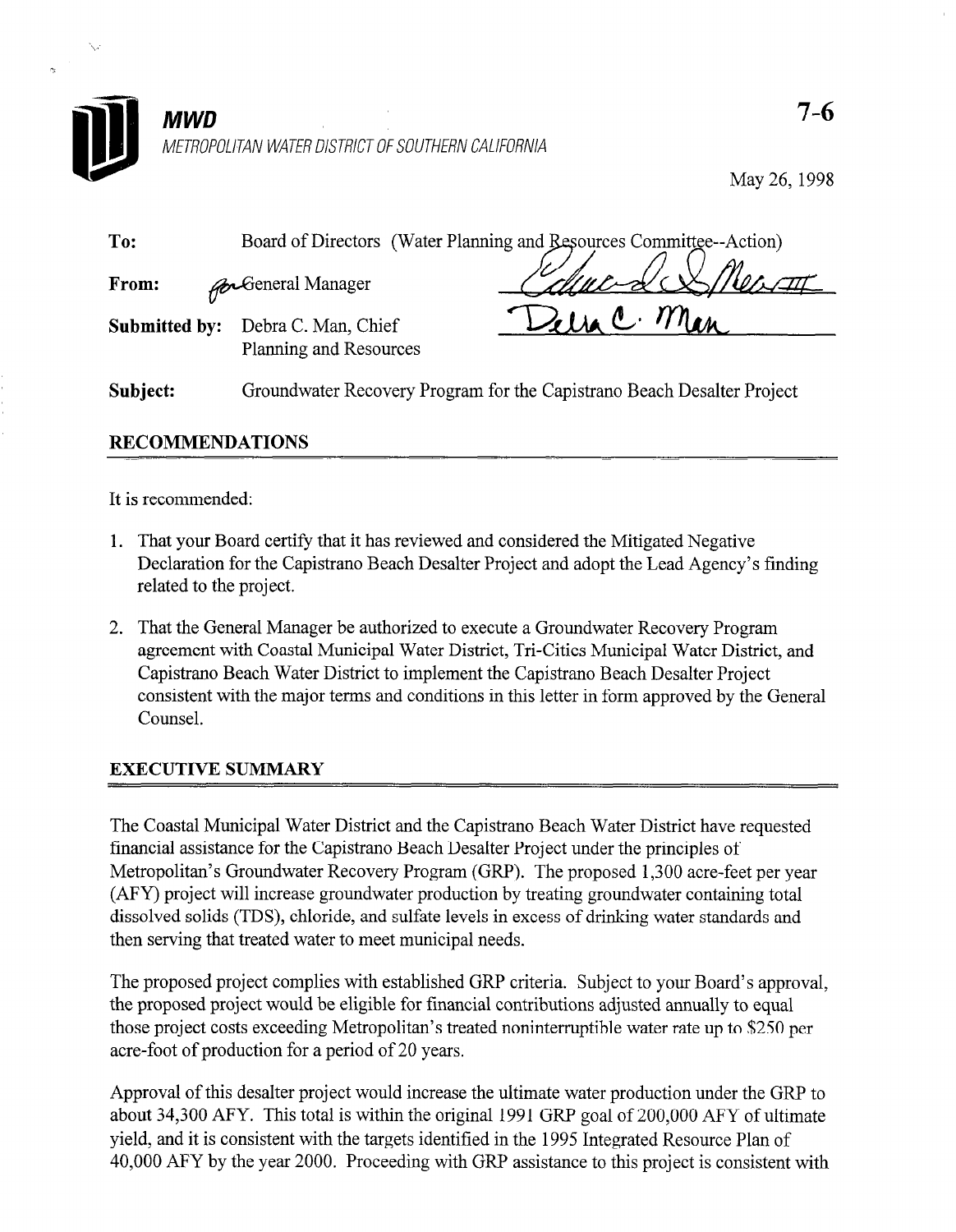the Local Resource Program (LRP) principles adopted by your Board in December 1997 and the proposed LRP administrative rules submitted separately to your Board for approval this month. Participation in the Project is consistent with the transition terms of the proposed LRP, which allows groundwater recovery applications received prior to December 1, 1997, to be "grandfathered" under the existing GRP rules. The Project application was received in 1992.

#### DETAILED REPORT

The Coastal Municipal Water District (CMWD) and the Capistrano Beach Water District (CBWD) have requested financial assistance for the Capistrano Beach Desalter Project under the principles of Metropolitan's Groundwater Recovery Program (GRP).

The CBWD, whose service area covers Capistrano Beach and portions of Dana Point and San Clemente, is a member agency of Tri-Cities Municipal Water District (Tri-Cities). Tri-Cities obtains its imported supplies from Metropolitan through CMWD.

The proposed Project, located in the City of Dana Point, will increase regional groundwater production by treating groundwater pumped from the Lower San Juan Basin. The groundwater contains elevated levels of total dissolved solids (IDS), sulfate, and chloride that exceed drinking water standards. The treated water will be served to customers in CBWD's service area. Attachment 1 provides a description of the Project's features.

The proposed Project capacity is 1,300 acre-feet per year (AFY). Because of the inherent uncertainty in determining the exact amount of production for a groundwater project, Metropolitan's GRP agreement will include a provision to allow increased production of 20 percent greater than the Project's operating capacity of 1,300 AFY. This could yield as much as 1,560 AFY of production eligible for financial assistance.

Financial assistance would be provided under an agreement term not to exceed 20 years. Metropolitan's financial contribution would be provided to CBWD as a water sales payment through a yield-purchase arrangement similar to that used for previously approved GRP projects. The contribution would be adjusted annually based on the incurred project capital and operation and maintenance (O&M) costs which exceed Metropolitan's treated water rate. The maximum GRP contribution was set by your Board at \$250 per acre-foot. In order to reduce administrative burden for the local agency and Metropolitan, it is anticipated that the agreement will include a pre-established O&M labor estimate.

During the first year of operation (1999-2000), Metropolitan's contribution rate is estimated to be \$204 per acre-foot. A corresponding total contribution of approximately \$265,200 for fiscal year 1999-2000 will be included in future Operation and Maintenance budgets. Attachment 2 is a forecast of Metropolitan's annual contribution to the Project.

In 1991, your Board adopted the GRP with a goal of 200,000 APY of production by the year 2001. In January 1996, your Board approved the Integrated Resources Plan, which included groundwater recovery targets of 40,000 AFY in the year 2000 and 50,000 AFY in the year 2010.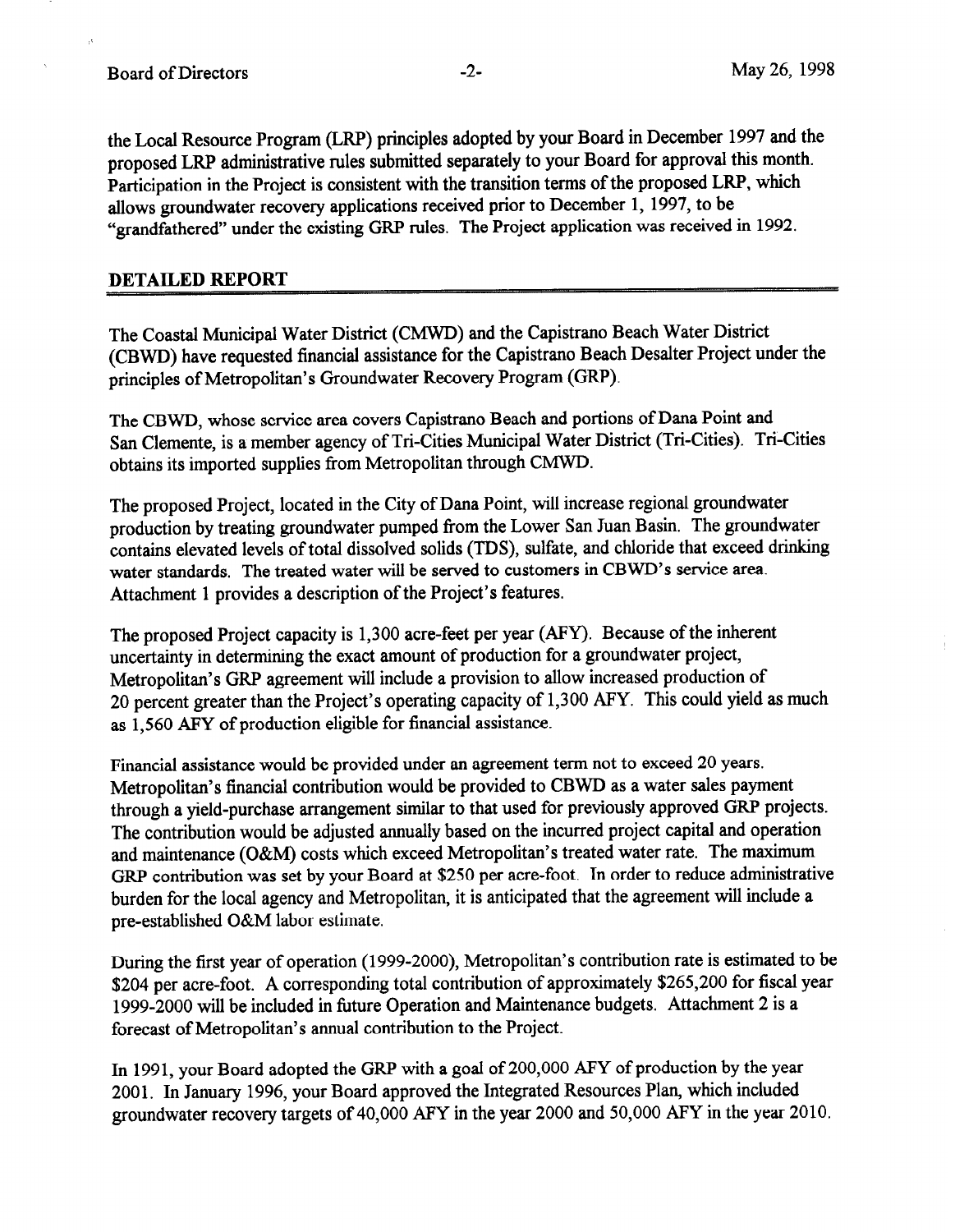$\Delta$ 

Approval of this project will bring Metropolitan's participation in GRP projects to approximately 34,300 AFY.

Participation in the Project is consistent with the transition terms of the proposed Local Resource Program (LRP), which allows groundwater recovery applications received prior to December 1, 1997, to be "grandfathered" under the existing GRP rules. The transition window closes on December 9, 1998, at which time the GRP agreement must be fully executed following approval by your Board. The Capistrano Beach Desalter application was received in 1992 and meets the "grandfather" requirements. These transition terms of the new LRP were approved in principal by your Board in December 1997 and are included in a separate letter sent to your Board this month regarding adoption of the final LRP rules.

Pursuant to the California Environmental Quality Act (CEQA), Capistrano Beach Water District, acting as the Lead Agency, has prepared and approved a Mitigated Negative Declaration for the Project. Metropolitan will not be responsible for implementing any of the mitigation measures associated with the Project. Metropolitan as a Responsible Agency due to its financial participation in the project is required to review and consider the information provided in the Mitigated Negative Declaration prior to reaching a decision on the project. A copy of the Mitigated Negative Declaration and the Initial Study is available for your review in the office of the Executive Secretary. No further environmental documentation is necessary for you to act upon in this matter.

DC:jpa o:\clustr10\mmshared\board\CBDPGRP.doc

Attachments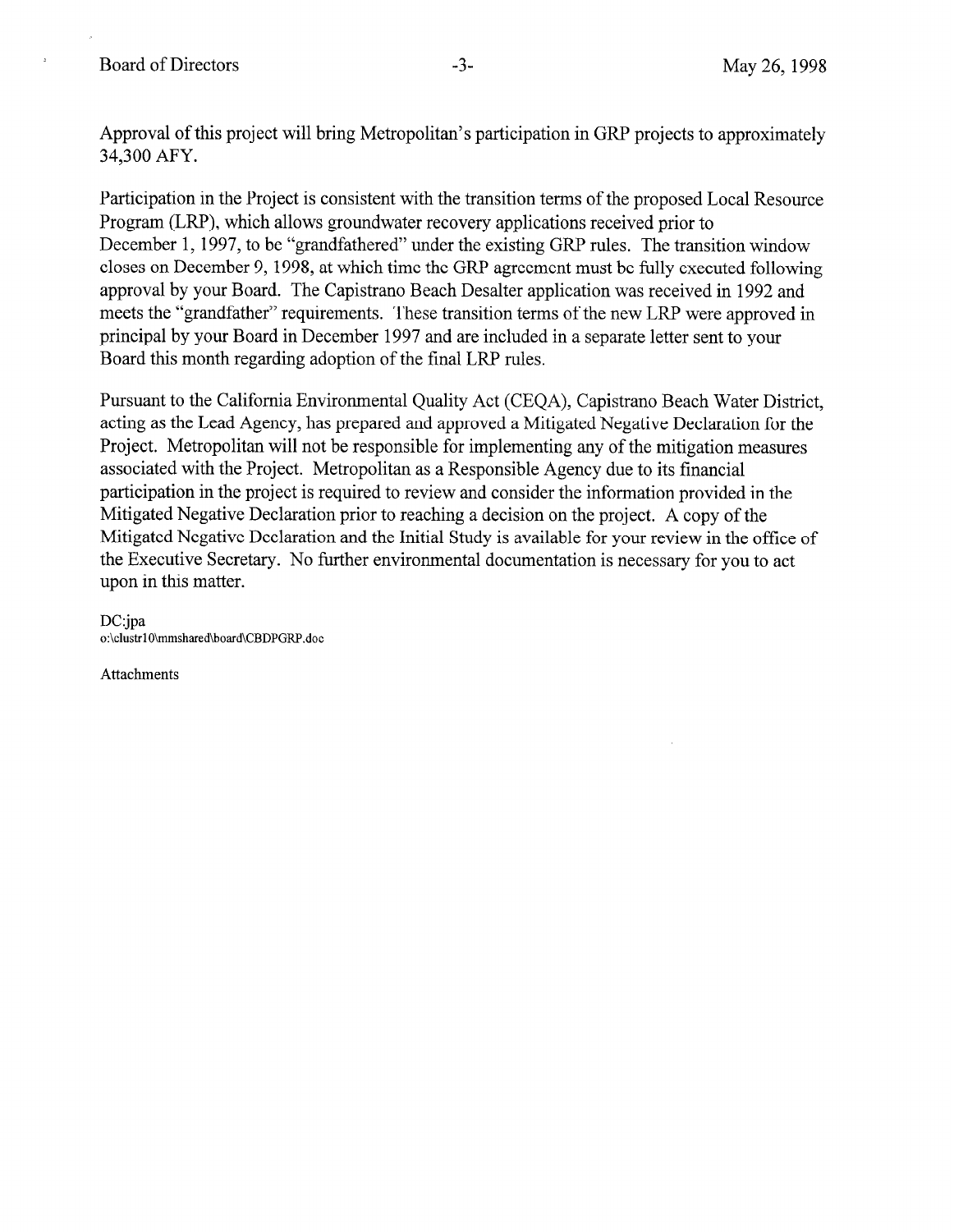## Capistrano Beach Desalter Project

# Project Description

## **Overview**

 $\ddot{\phantom{a}}$ 

The proposed site of Capistrano Beach Water District's (CBWD) Capistrano Beach Desalter Project is located in the City of Dana Point (see Figure 1). The Project will pump and treat brackish groundwater from the San Juan Basin to augment CBWD's domestic water supply. The San Juan Basin is situated in the southern part of Orange County, California and underlies the communities of San Juan Capistrano, Mission Viejo, Dana Point, San Clemente and Capistrano Beach. Total dissolved solids (TDS) concentrations of approximately 2,200 milligrams per liter (mg/L) in the Basin are higher than the California Department of Health, Title 22 recommended level of 500 mg/L. Iron and manganese levels are well above the recommended maximum. The groundwater has radon concentrations ranging from 525 to 554 pica curies per liter (pCi/L) which are higher than the proposed EPA standard of 300 pCi/L. Other constituents in the groundwater exceeding State standards are sulfate and chloride. The proposed treatment plant will use ion exchange (IX) softening for pretreatment, reverse osmosis (RO) as the main treatment process, and a carbon dioxide  $(CO<sub>2</sub>)$  stripper for post-treatment. The Project will provide approximately 1,300 acre-feet per year of potable water to CBWD customers.

## Treatment Facilities

The proposed treatment plant will be located east of the San Juan Creek and north of Pacific Coast Highway on approximately 2 acres of land at the northern end of property owned by CBWD. Process equipment will be housed inside a treatment building which may be entered by an existing access from Stonehill Drive. Above-ground chemical and waste storage tanks will be located at the east side of the treatment building. All buildings will be architecturally designed to blend with the surrounding environment.

### Treatment Process Design

The proposed primary treatment process is reverse osmosis (RO) with ion exchange (IX) pre-softening. Post treatment will include a carbon dioxide air stripper. Water pumped from the Stonehill Well (previously built test well is part of the Project) is split into two streams. One stream (approximately 85 percent) is delivered to the process for treatment. The second stream is bypassed to the post-treatment process, where it is blended with treated water. The expected production is 800 gallons per minute (gpm), or 1,300 acre-feet per year of product water based on a 90 percent plant utilization factor.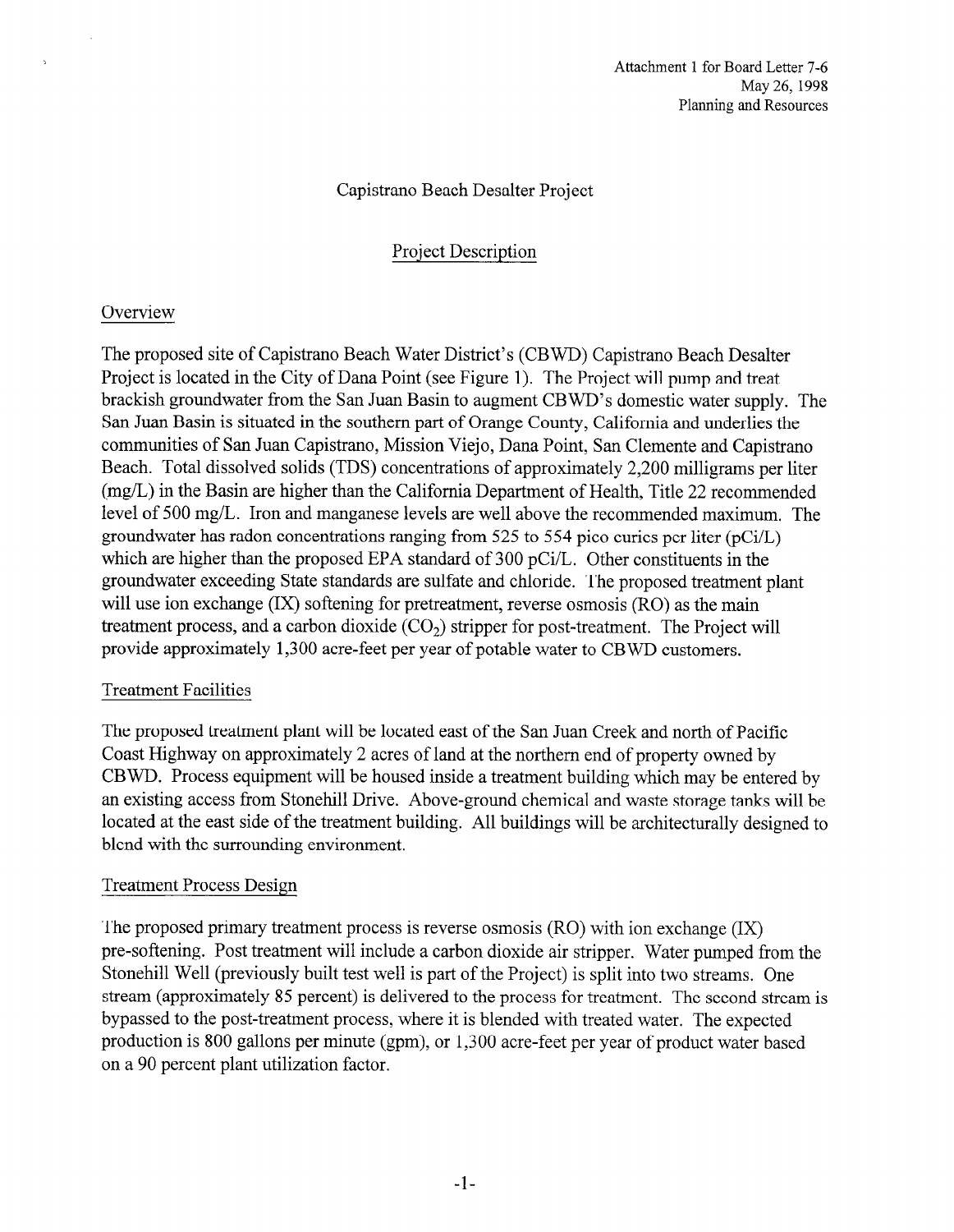# Pre-Treatment

IX softening as pre-treatment to the RO process will increase the recovery of the RO process by reducing the scale-forming compounds such as calcium, iron and manganese. The IX softening system will be a conventional sodium-cycle cation exchange. Raw water from the well is passed through the softener vessels, two of which are in operation while the third regenerates. The softening process reduces hardness of the raw water from about 1,150 mg/L as  $CaCO<sub>3</sub>$  to about 15 mg/L. After the softening process, scale inhibitor is added to the softened water to prevent scaling of the RO membranes.

## RO Treatment

Pre-treated well water is then pumped through cartridge filters. Water from the cartridge filters enters vertical turbine RO feed pumps where the pressure is boosted to about 160 pounds per square inch prior to entering the membrane assemblies. The membrane assemblies (two are proposed), will each have a permeate capacity (output) of 400 gpm. The recovery is estimated to be 83 percent. The membrane assemblies will be arranged in two stages, each equipped with seven-element pressure vessels.

# Post-Treatment

Permeate from the membrane system blended with raw water bypass will be introduced into a forced draft decarbonator (degassifier) to reduce the level of carbon dioxide in the water. Caustic soda will be added at a rate of 7 mg/L to raise the pH to about 7.8. Sodium hypochlorite will also be added at a rate of 1.7 mg/L for disinfection. The finished water will be retained in a clearwell (reservoir) until it is pumped to the distribution system (HGL=200') via a 12" diameter pipeline approximately 700' in length.

## Concentrate Disposal

RO concentrate (reject flow) will be stored and used for regeneration of the IX resin. Because the concentrate will not have enough sodium content to adequately regenerate the resin, additional salt (sodium chloride) must be added. Waste from the IX softener regeneration process will be delivered to a waste tank for storage, from which it will be discharged to the South East Regional Reclamation Authority (SERRA) ocean outfall through a connecting Santa Margarita Water District (SMWD) land outfall. (Estimated length of brine line is 2000' of 8" pipe.)

# Points of Connection

Project facilities shall terminate at the points of connection to CBWD's existing 10-inch potable water line and at the point of connection to the existing SMWD land outfall along the east side of the San Juan Creek Channel.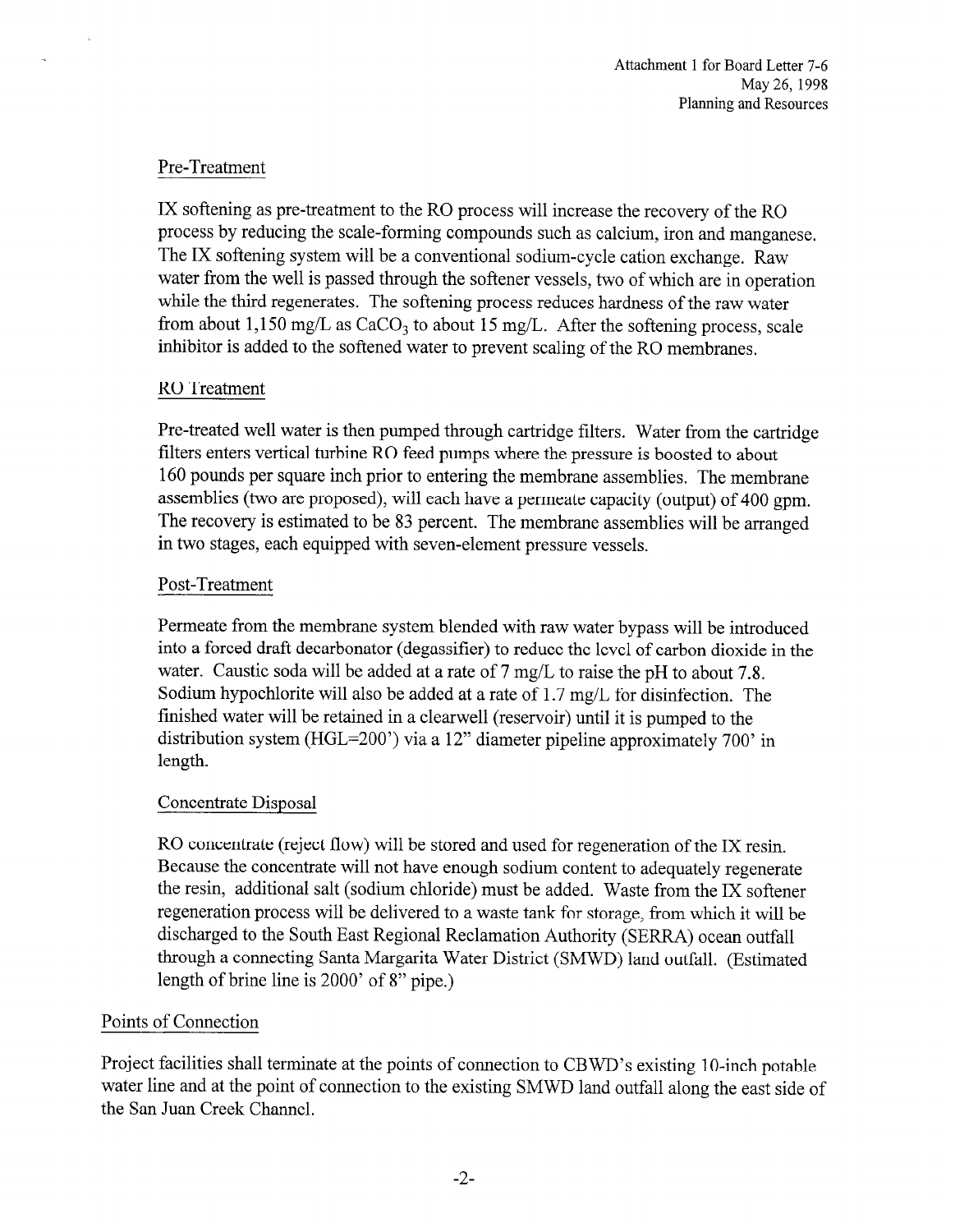